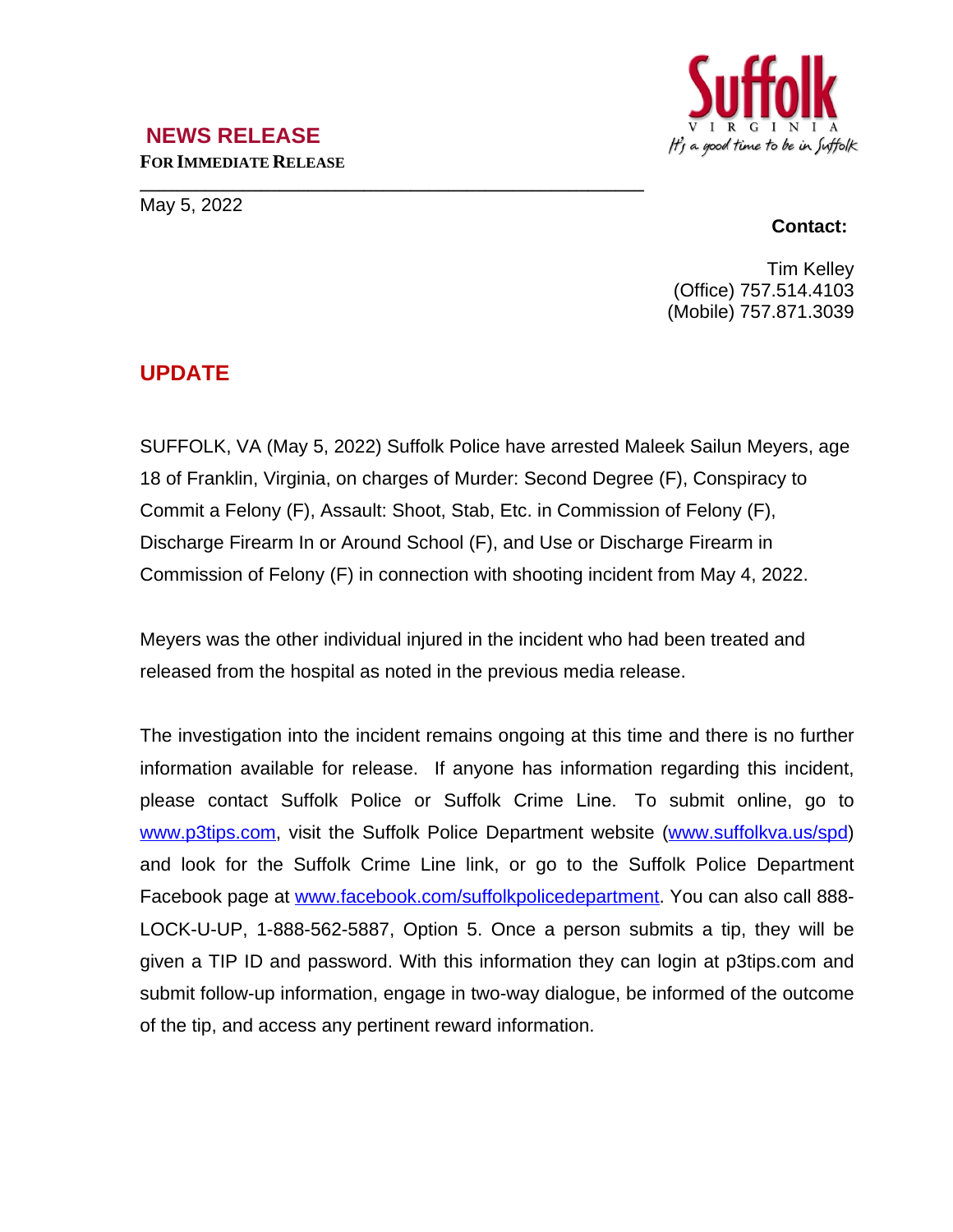## **UPDATE**

SUFFOLK, VA (May 4, 2022) Following notification of next of kin, Suffolk Police advise the deceased victim in this morning's shooting has been identified as Rufus Lindell Artis, age 31 of Windsor, Virginia.

Additionally, the other individual injured in the incident is an 18 year old male from Franklin, Virginia who has been treated and released from the hospital.

Suffolk Police further advise that they investigating the possibility that this morning's shooting is connected to a shooting incident from Tuesday, April 26, 2022 which also occurred at Hoffler Apartments. In that incident, a juvenile male suffered non lifethreatening injuries in the shooting during which several vehicles and one apartment were struck by gunfire.

The investigations into both incidents remain ongoing at this time and there is no further information available for release. If anyone has information regarding this incident, please contact Suffolk Police or Suffolk Crime Line. To submit online, go to [www.p3tips.com](http://www.p3tips.com), visit the Suffolk Police Department website ([www.suffolkva.us/spd](http://www.suffolkva.us/spd)) and look for the Suffolk Crime Line link, or go to the Suffolk Police Department Facebook page at [www.facebook.com/suffolkpolicedepartment.](http://www.facebook.com/suffolkpolicedepartment) You can also call 888-LOCK-U-UP, 1-888-562-5887, Option 5. Once a person submits a tip, they will be given a TIP ID and password. With this information they can login at p3tips.com and submit follow-up information, engage in two-way dialogue, be informed of the outcome of the tip, and access any pertinent reward information.



**NEWS RELEASE FOR IMMEDIATE RELEASE \_\_\_\_\_\_\_\_\_\_\_\_\_\_\_\_\_\_\_\_\_\_\_\_\_\_\_\_\_\_** May 4, 2022